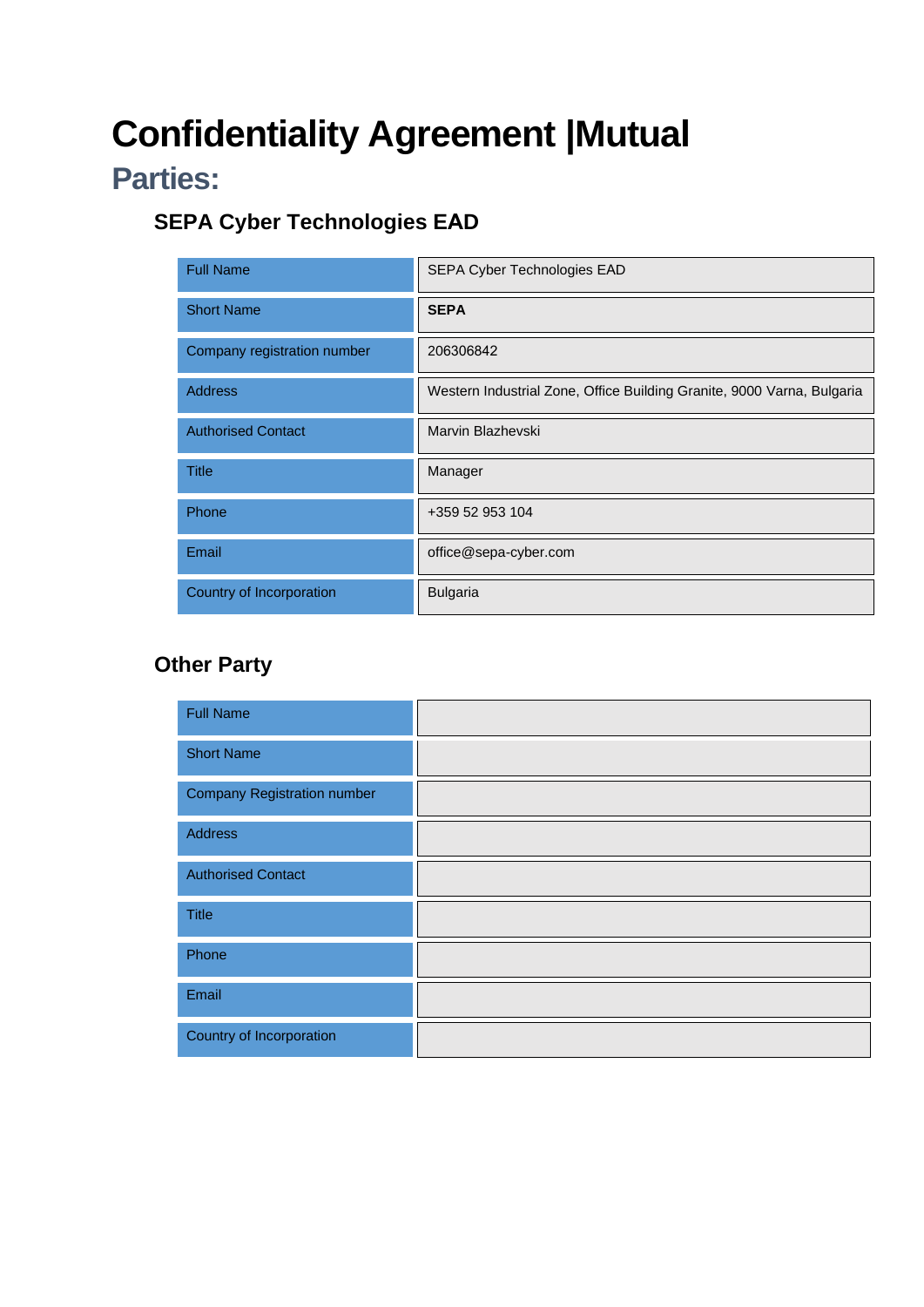## **Agreed Terms**

- (A) The parties wish to exchange information in connection with the Approved Purpose.
- (B) Each party agrees to be bound by and to keep such information confidential pursuant to this agreement including the terms and conditions of confidentiality contained in Schedule 1 which forms part of this agreement.
- (C) In this agreement each party is both a "Discloser" and a "Recipient", as applicable.
- (D) Each party enters into this agreement in consideration of the information being disclosed to it and the mutual confidentiality undertaking.

### **Approved Purpose**

The Approved Purpose means the purpose of identification, assessment or negotiation of possible commercial opportunities between the parties involving the supply of products or services from one party to the other or provision of confidential technical information.

### **Term**

This agreement expires six (6) years calculated from the last signature date of this agreement unless terminated earlier by 30 days written notice to the other party in writing. Upon any termination of this agreement for any reason, each Party's obligations hereunder with respect to Confidential Information received prior to such termination shall continue for a period of three (3) years after the date of such termination. Provided, however, that with respect to Confidential Information which consists of customer information, source code, product schematics, or related documentation and trade secrets, the obligations contained in this agreement shall continue indefinitely.

## **Sign**

### **Executed as an agreement**

**SIGNED by \_\_\_\_\_\_\_\_\_\_\_\_\_\_\_\_ by its duly authorised representative, in the presence of:**

**SIGNED by \_\_\_\_\_\_\_\_\_\_\_\_\_\_\_\_\_\_\_\_by its duly authorised representative, in the presence of:**

**X X**

**Print full name Print full name**

**Title Title**

**Signature of representative Signature of representative** 

**Date Date**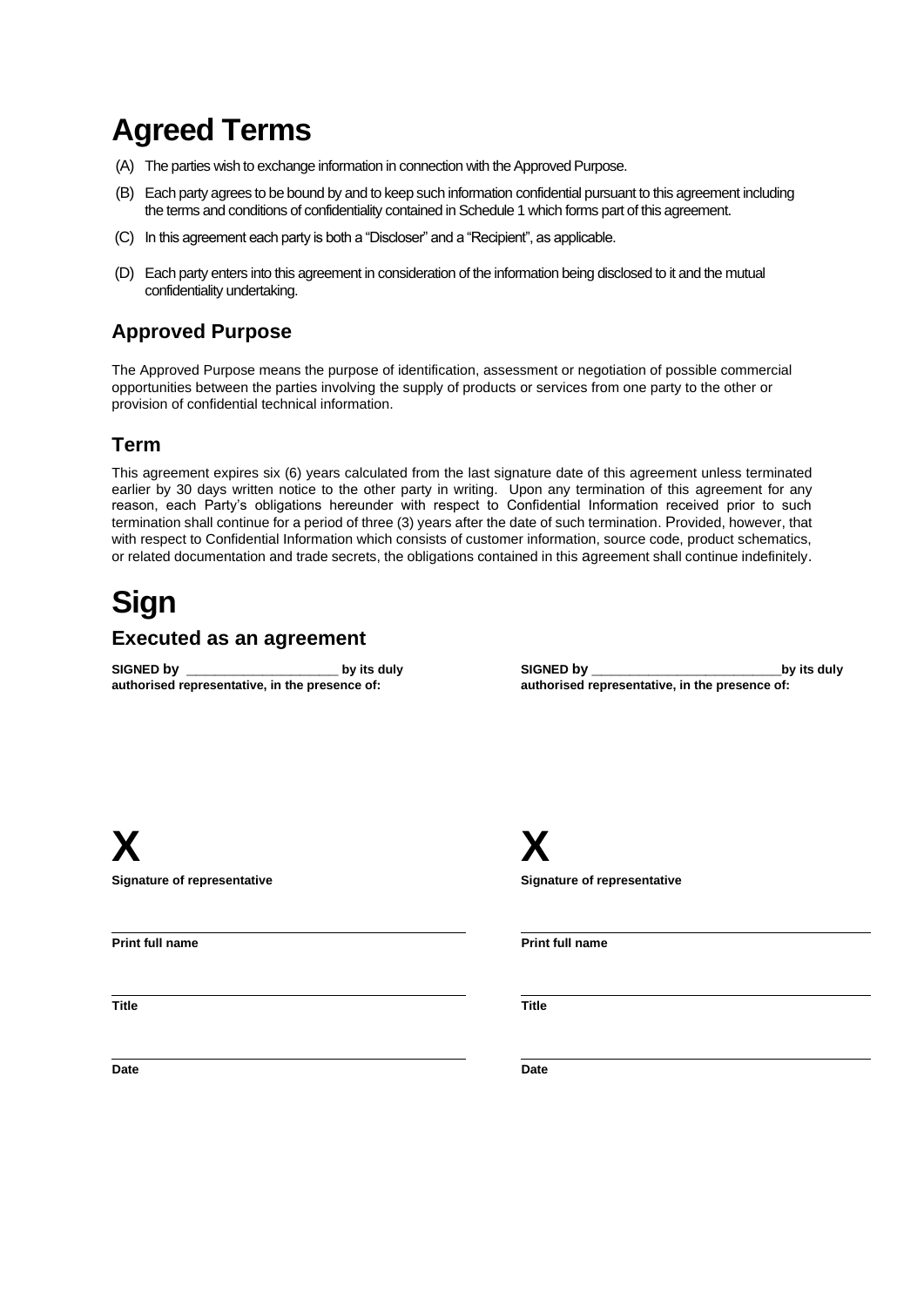# **Schedule 1**

### **Terms and conditions**

### **1 What is Confidential Information?**

This agreement applies to all information provided or made available by one party (the "**Discloser**") to the other party (the "**Recipient**") in connection with the Approved Purpose, unless it is of a type specifically excluded by this agreement ("**Confidential Information**"). Confidential Information includes, without limitation, the nature and content of any communications between the parties, any idea, finding, research, data, specification, process, technique, architecture, know-how, design, plan, drawing, document, manual, report, study, sample, source code, prototype, customer list, price list, product description, business plan, marketing plan, financial information, or work in process whether oral or in writing, provided before, on or after the date of this agreement.

### **2 Disclosure**

The Recipient must not disclose any Confidential Information except to the extent:

- a) expressly permitted by this agreement;
- b) required by applicable Law; or
- c) the Discloser has provided prior written consent.

### **3 How must Recipient treat Confidential Information?**

- 3.1 The Recipient must keep the Confidential Information secret and confidential and may only use it for the Approved Purpose. The Recipient must not use or exploit the Confidential Information for any other purpose, without the prior written consent of the Discloser provided that such shall not restrict the Recipient from engaging in identical or similar business to the extent that it does not utilise Confidential Information of the Discloser.
- 3.2 The Recipient may only disclose the Confidential Information to its Affiliates, employees, officers, accountants, attorneys agents or advisors ("**Third Party Recipients**") who reasonably require it for the Approved Purpose and only on the condition that they comply with the Recipient's obligations in this agreement. The Recipient must ensure that any Third Party Recipient to whom it discloses the Confidential Information complies with the Recipient's obligations under this agreement as if they were party to it.
- 3.3 The Confidential Information is the property of the Discloser and this agreement does not give the Recipient or any Third Party Recipient any right, title, license or interest in the Confidential Information.
- 3.4 The Recipient must take all reasonable steps to protect the Confidential Information and keep it secure from unauthorised access and disclosure.
- 3.5 The Recipient must inform the Discloser as soon as possible if the Recipient:
	- a) becomes aware or suspects that there has been a breach of this agreement; or
	- b) is required by applicable Law to disclose any Confidential Information.
- <span id="page-2-0"></span>3.6 At the time the Approved Purpose comes to an end or is no longer pursued, or if the Discloser requests earlier, the Recipient must promptly at its own expense and subject to clause [3.8:](#page-3-0)
	- a) either return to the Discloser or destroy all physical documents and other materials constituting or referring to Confidential Information (including all copies and notes thereto) including any held by or in the control of any Third Party Recipient; and
	- b) delete or destroy all Confidential Information stored in electronic or other medium (including of any Third Party Recipient),

and then certify to the Discloser that it has all been deleted, destroyed or returned (as applicable) in accordance with this clause.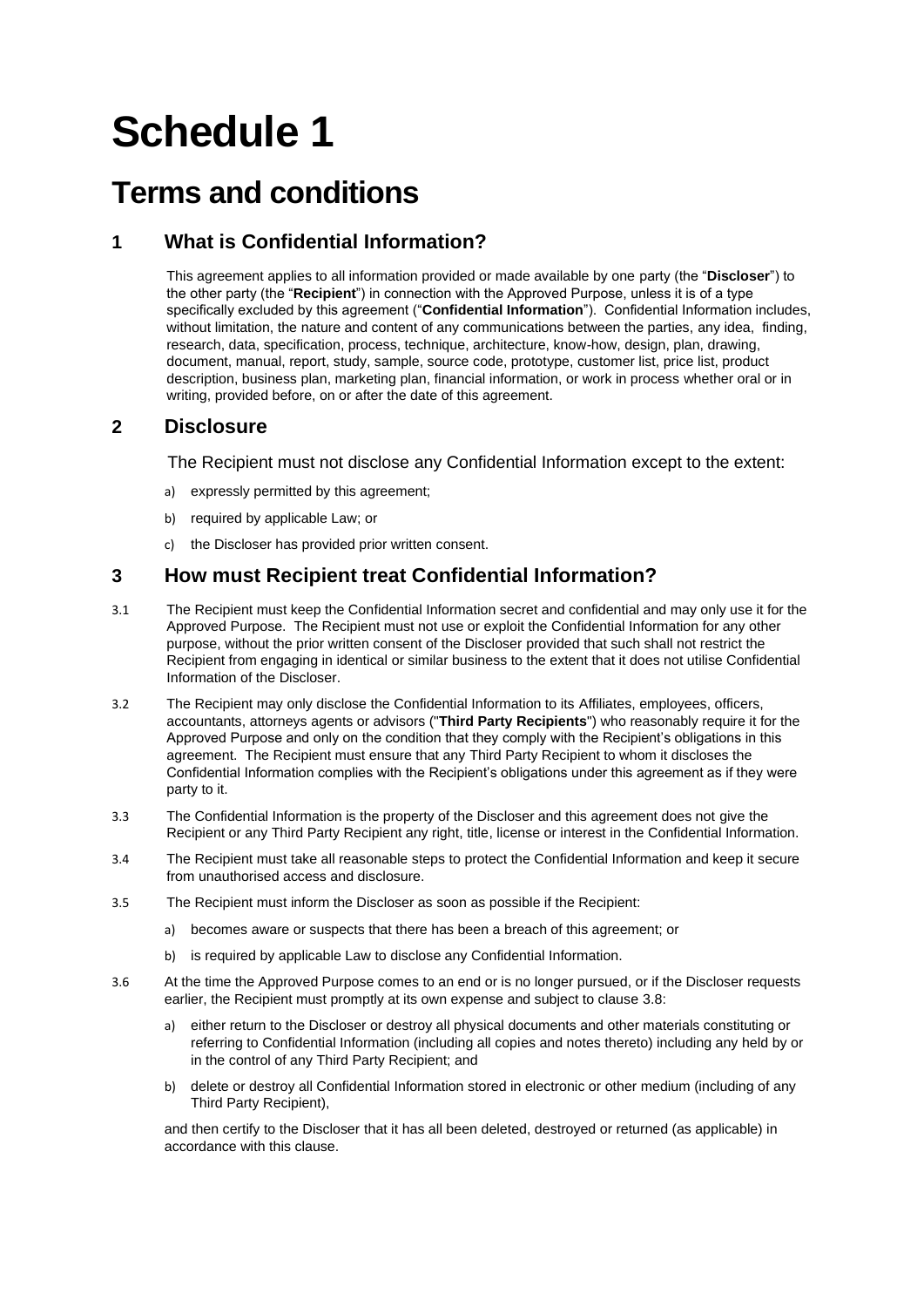- 3.7 The return, destruction or deletion of Confidential Information does not release the Recipient from its obligations under this agreement.
- <span id="page-3-0"></span>3.8 The obligation to return, destroy or delete information under clause [3.6](#page-2-0) does not apply to the following materials provided that any Confidential Information comprised or referred to in such materials is kept confidential in accordance with this agreement:
	- a) minutes or papers of any board, board committee or governance committee of the Recipient prepared in the level of detail consistent with the Recipient's normal governance practices;
	- b) material retained as a part of the Recipient's routine data back-up exercises on servers or other such sources so long as no attempt is made to recover that material other than as required by applicable Law; and
	- c) material retained by the Recipient's financial, legal and other professional advisors to the extent it is necessary to support any advice provided, or to comply with their professional obligations.
- 3.9 The Recipient's obligations in relation to Confidential Information shall survive the expiration or termination of this agreement in respect of Confidential Information the Recipient has not destroyed, deleted or returned to the Discloser in accordance with this clause 3.

#### **4 What is not confidential?**

The Recipient does not have to treat information as Confidential Information to the extent that the information:

- a) is in or becomes part of the public domain, provided this is not due to any unauthorised disclosure or breach of confidence;
- b) is lawfully known to the Recipient or its Affiliates before receiving it from the Discloser;
- c) is or becomes available to the Recipient from another person who is in possession of it lawfully and is entitled to disclose it to the Recipient on a non-confidential basis;
- d) Confidential Information which must be disclosed pursuant to applicable Law, or by court order or other legal process; or
- e) Which is independently developed by the Receiving Party or any of its Affiliates provided that any persons developing same have not used the Disclosing Party's Confidential Information.

#### **5 No representations or reliance**

- 5.1 No representations, warranties, guarantees, express or implied, are made by the Discloser, its officers, agents, contractors, advisors or Affiliates as to the accuracy, content or completeness of the Confidential Information.
- 5.2 The Discloser, its officers, agents, contractors, advisors and Affiliates are not required to notify the Recipient, or provide any further information to the Recipient, if they become aware of any inaccuracy or incompleteness in the Confidential Information.
- 5.3 The Recipient must make its own assessment of all Confidential Information provided to it and satisfy itself as to the accuracy, content or completeness of that information, including without limitation any financial information or forecasts.
- 5.4 The Recipient must not rely upon any Confidential Information (whether written or oral) or any representations made by the Discloser, its officers, agents, contractors, advisors, or Affiliates in connection with the Approved Purpose.

### **6 Breach by Recipient**

- 6.1 The Recipient understands that any breach of obligations under this agreement, or any unauthorised use or disclosure of Confidential Information, will cause harm to the Discloser and its Affiliates for which damages may not be an adequate remedy.
- 6.2 The Recipient acknowledges that the Discloser or its Affiliates may apply to a court for an order to seek specific performance or injunctive relief against the Recipient (or any Third Party Recipient) in relation to any breach or threatened breach of this agreement, in addition to seeking any other remedies that may be available to the Discloser or its Affiliates at Law or in equity.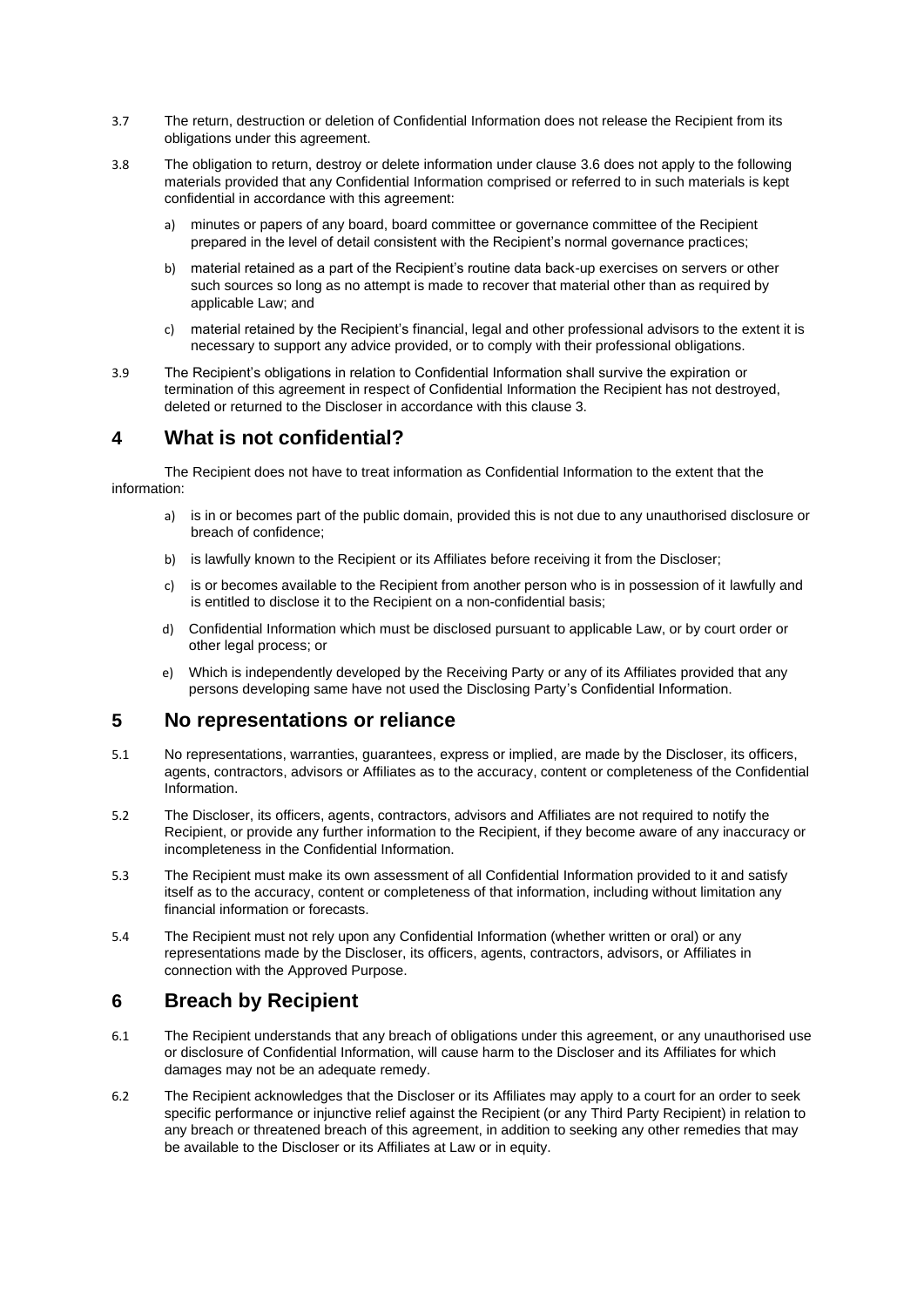### **7 Relationship of the parties**

- 7.1 Unless the parties reach agreement in writing to pursue the Approved Purpose, neither party is bound to proceed with any course of conduct or transaction other than to comply with the terms of this agreement and no other legal relationship will exist between the parties.
- 7.2 For the avoidance of doubt, the parties agree that this agreement, and any discussions and disclosures made in connection with it, do not:
	- a) create any joint venture, partnership, employment, association or any other commercial relationship between the parties and neither party makes any representation which states or implies that such a relationship will or does exist;
	- b) create any commitment to any relationship, contract, or future dealing between the parties;
	- c) authorise either party to act as the agent or representative of the other, or encourage either party to expend funds or other resources or incur any costs or other liabilities; or
	- d) prevent either party from conducting similar discussions or performing similar work to that being contemplated by the Approved Purpose, so long as such discussions or work do not breach this agreement.

#### **8 General**

- 8.1 This agreement may be varied only if both parties agree in writing. If the Discloser does not exercise a right at any time in connection with a default under this agreement, this does not mean that it has waived the right or cannot exercise it later.
- 8.2 If any provision of this agreement is determined to be unenforceable for any reason, the remaining provisions hereof shall be unaffected and remain in full force and effect.
- 8.3 Neither Party shall assign its rights or obligations under this Agreement without the prior written consent of the other Party and any attempt to do so without such consent shall be null and void.
- 8.4 The headings and subheadings contained herein shall not be considered a part of this agreement.
- 8.5 The Recipient agrees and acknowledges that the Discloser enters into this agreement for itself and for the benefit of the Discloser's Affiliates who may also make Confidential Information available to the Recipient under this agreement.
- 8.6 This agreement is governed by the laws of Bulgaria. The parties submit to the exclusive jurisdiction of its courts and courts of appeal from them.
- 8.7 This agreement may be executed in counterparts including by facsimile, each of which is deemed to be an original. All counterparts when taken together are to be taken to constitute one instrument.
- 8.8 This agreement is the final, complete and exclusive agreement between the parties relating to the Confidential Information, and supersedes all prior or contemporaneous proposals, understandings, representations, warranties, promises and other communications relating to such subject matter.
- 8.9 In this agreement the singular includes the plural and vice versa, and a gender includes other genders.